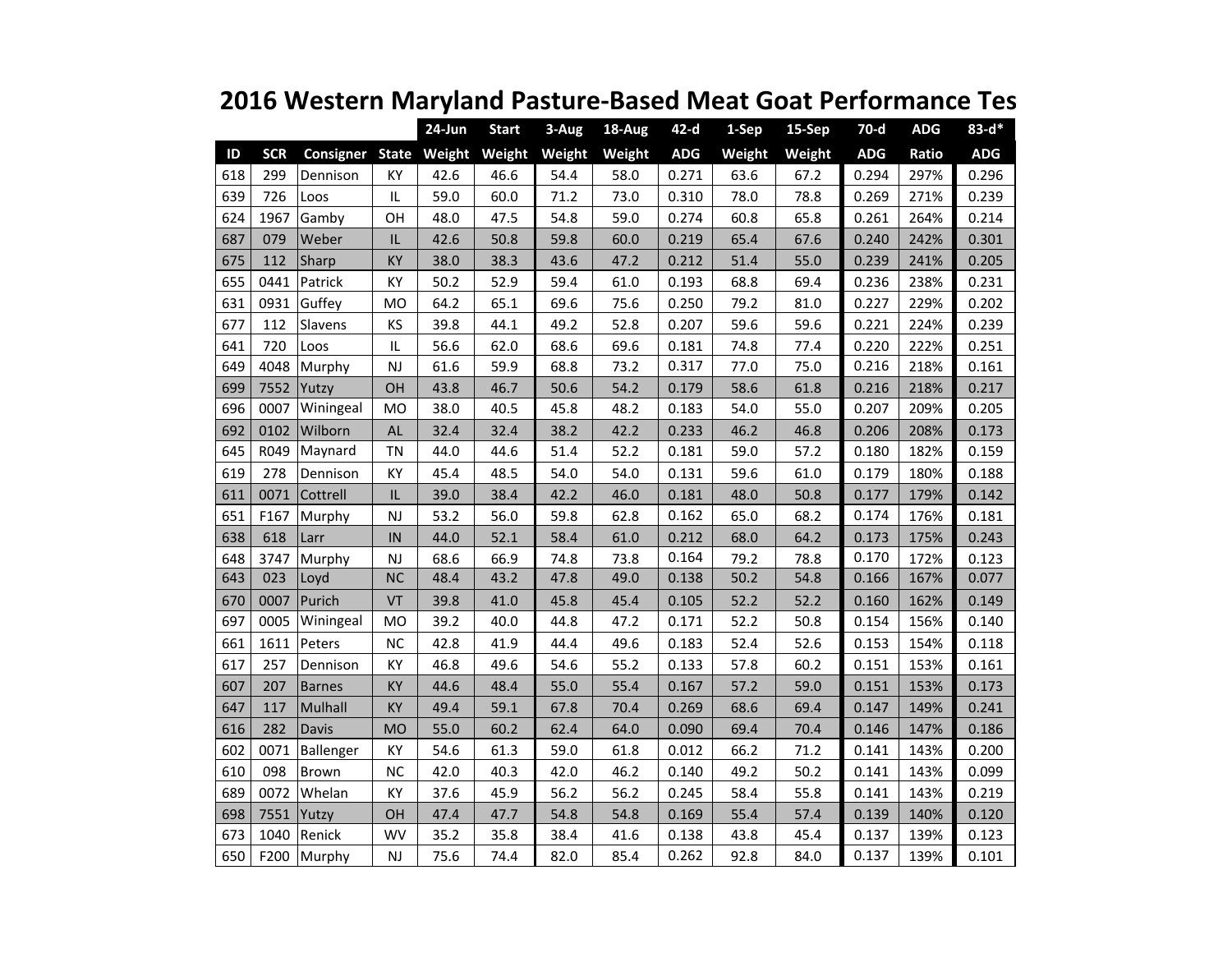|     |            |                               |           | $24$ -Jun | <b>Start</b> | 3-Aug  | 18-Aug | $42-d$     | 1-Sep  | 15-Sep | $70-d$     | <b>ADG</b> | $83 - d*$  |
|-----|------------|-------------------------------|-----------|-----------|--------------|--------|--------|------------|--------|--------|------------|------------|------------|
| ID  | <b>SCR</b> | Consigner State Weight Weight |           |           |              | Weight | Weight | <b>ADG</b> | Weight | Weight | <b>ADG</b> | Ratio      | <b>ADG</b> |
| 603 | 104        | Ballenger                     | KY        | 33.8      | 38.3         | 38.4   | 41.8   | 0.083      | 45.8   | 47.6   | 0.133      | 134%       | 0.166      |
| 665 | 1649       | Pinneo                        | <b>KS</b> | 57.6      | 60.5         | 63.8   | 63.4   | 0.069      | 70.8   | 69.8   | 0.133      | 134%       | 0.147      |
| 633 | 0936       | Guffey                        | <b>MO</b> | 54.0      | 51.8         | 50.2   | 51.4   | $-0.010$   | 57.2   | 60.6   | 0.126      | 127%       | 0.080      |
| 623 | 1993       | Gamby                         | OH        | 53.8      | 54.2         | 57.6   | 62.0   | 0.186      | 61.4   | 63.0   | 0.126      | 127%       | 0.111      |
| 691 | 0059       | Whelan                        | KY        | 36.4      | 40.7         | 46.0   | 47.6   | 0.164      | 50.2   | 49.2   | 0.121      | 123%       | 0.154      |
| 612 | 0068       | Cottrell                      | IL        | 34.0      | 38.4         | 45.6   | 48.8   | 0.248      | 49.0   | 46.8   | 0.120      | 121%       | 0.154      |
| 683 | 838        | Smith                         | VA        | 46.0      | 46.7         | 53.8   | 55.6   | 0.212      | 60.2   | 54.8   | 0.116      | 117%       | 0.106      |
| 676 | 113        | Sharp                         | <b>KY</b> | 36.2      | 40.2         | 43.8   | 44.4   | 0.100      | 47.8   | 48.2   | 0.114      | 115%       | 0.145      |
|     |            |                               |           |           |              |        |        |            |        |        |            |            |            |
| 605 | 0229       | Barnes                        | KY        | 45.4      | 49.7         | 52.2   | 55.2   | 0.131      | 59.0   | 57.6   | 0.113      | 114%       | 0.147      |
|     |            |                               |           |           |              |        |        |            |        |        |            |            |            |
| 625 | 1994       | Gamby                         | OH        | 54.6      | 51.4         | 52.8   | 57.2   | 0.138      | 61.0   | 59.2   | 0.111      | 113%       | 0.055      |
| 609 | 079        | <b>Brown</b>                  | NC        | 38.8      | 37.1         | 39.6   | 36.6   | $-0.012$   | 39.6   | 44.6   | 0.107      | 108%       | 0.070      |
| 637 | 630        | Larr                          | IN        | 48.8      | 55.3         | 62.2   | 66.6   | 0.269      | 68.6   | 62.2   | 0.099      | 100%       | 0.161      |
| 640 | 721        | Loos                          | IL        | 57.2      | 62.6         | 69.2   | 66.2   | 0.086      | 68.4   | 69.2   | 0.094      | 95%        | 0.145      |
| 653 | 1604       | Nelson                        | <b>MD</b> | 41.2      | 40.4         | 44.2   | 48.8   | 0.200      | 49.0   | 47.0   | 0.094      | 95%        | 0.070      |
| 682 | 830        | Smith                         | VA        | 51.0      | 52.0         | 58.2   | 59.8   | 0.186      | 59.2   | 58.4   | 0.091      | 92%        | 0.089      |
| 685 | 1618       | Torrens                       | <b>NC</b> | 45.8      | 48.9         | 52.6   | 50.2   | 0.031      | 55.2   | 55.0   | 0.087      | 88%        | 0.111      |
| 628 | 0144       | Glover                        | <b>MD</b> | 48.2      | 48.4         | 50.8   | 52.6   | 0.100      | 56.8   | 54.4   | 0.086      | 87%        | 0.075      |
| 654 | 1610       | Nelson                        | <b>MD</b> | 46.8      | 49.6         | 55.6   | 57.2   | 0.181      | 60.0   | 55.6   | 0.086      | 87%        | 0.106      |
| 621 | 141        | Francis                       | VT        | 51.2      | 53.7         | 62.0   | 57.2   | 0.0833     | 63     | 59.6   | 0.084      | 85%        | 0.101      |
| 671 | 0008       | Purich                        | VT        | 33.6      | 38.5         | 39.8   | 40.8   | 0.055      | 43.4   | 44.4   | 0.084      | 85%        | 0.130      |
| 663 | 1609       | Peters                        | <b>NC</b> | 42.8      | 43.6         | 44.2   | 47.6   | 0.095      | 47.2   | 49.4   | 0.083      | 84%        | 0.080      |
| 667 | 1723       | Pinneo                        | KS        | 54.2      | 51.9         | 53.2   | 55.6   | 0.088      | 59.8   | 57.0   | 0.073      | 74%        | 0.034      |
| 662 | 1639       | Peters                        | <b>NC</b> | 52.2      | 54.3         | 60.2   | 61.0   | 0.160      | 63.2   | 59.2   | 0.070      | 71%        | 0.084      |
| 672 | 1251       | Renick                        | <b>WV</b> | 40.0      | 39.1         | 40.8   | 40.8   | 0.040      | 41.6   | 44.0   | 0.070      | 71%        | 0.048      |
| 686 | 081        | Weber                         | IL        | 46.0      | 50.1         | 55.8   | 57.6   | 0.179      | 56.6   | 54.6   | 0.064      | 65%        | 0.104      |
| 658 | 1001       | Payne                         | OK        | 42.0      | 41.5         | 44.8   | 44.8   | 0.079      | 44.0   | 46.0   | 0.064      | 65%        | 0.048      |
| 601 | 0068       | Ballenger                     | KY        | 74.2      | 78.8         | 79.2   | 83.4   | 0.110      | 83.2   | 83.2   | 0.063      | 63%        | 0.108      |
| 632 | 0917       | Guffey                        | MO        | 55.8      | 52.1         | 54.4   | 56.4   | 0.102      | 58.4   | 56.4   | 0.061      | 62%        | 0.007      |
| 668 | 0027       | Pritchett                     | AL        | 42.2      | 47.2         | 47.2   | 46.0   | $-0.029$   | 49.2   | 51.2   | 0.057      | 58%        | 0.108      |
| 659 | 1070       | Payne                         | OK        | 38.1      | 36.7         | 41.4   | 42     | 0.126      | 41.2   | 40.4   | 0.053      | 53%        | 0.028      |
| 627 | 0143       | Glover                        | <b>MD</b> | 54.4      | 52.6         | 55.4   | 53.8   | 0.029      | 57.8   | 56.2   | 0.051      | 52%        | 0.022      |

## **2016 Western Maryland Pasture-Based Meat Goat Performance Tes**